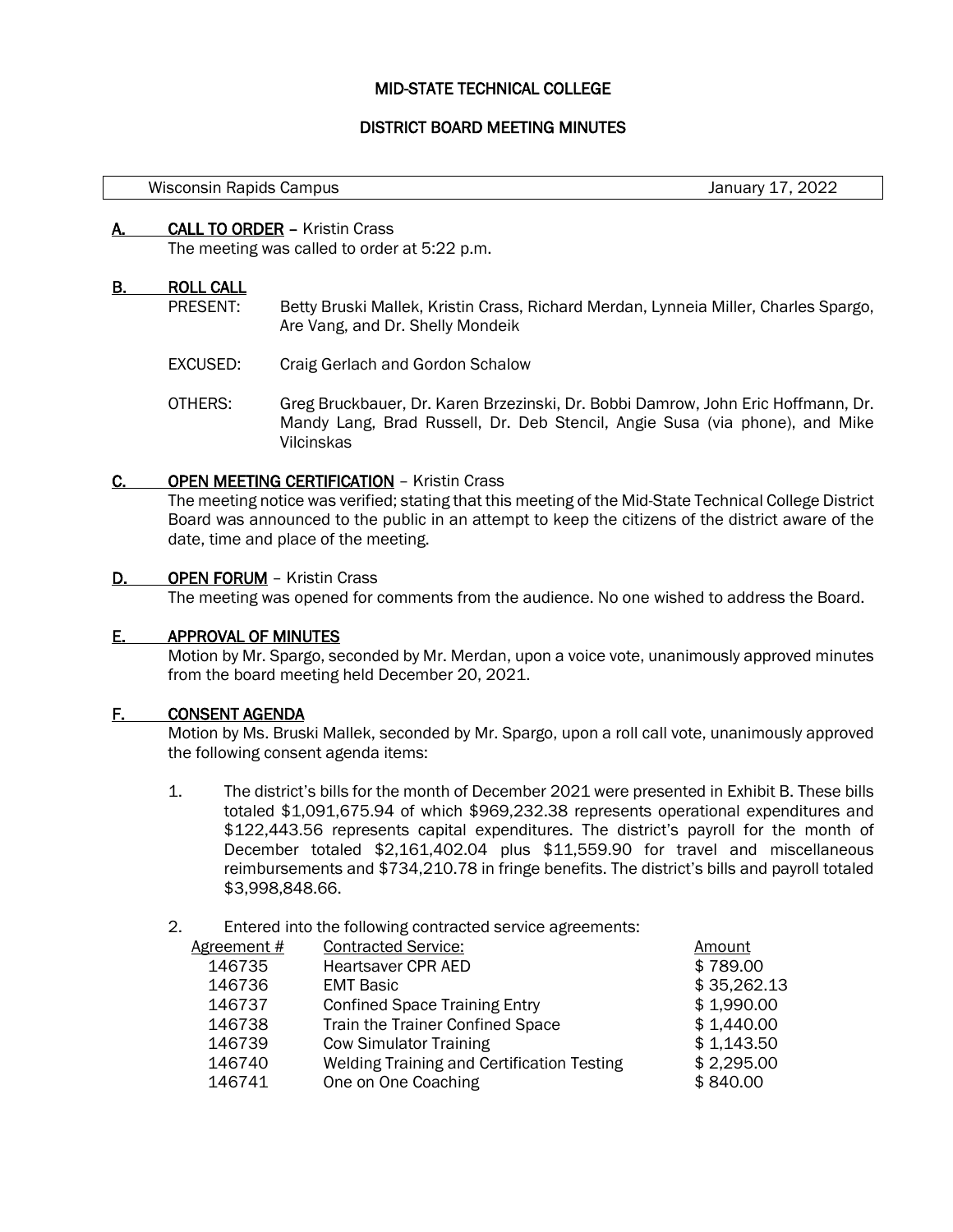Mid-State Technical College District Board Meeting Minutes January 17, 2022 Page 2

- 3. Approved the following procurement(s) for goods and services:
	- Amount Company<br>
	\$70,400.00 Heartland Business Systems, LLC Information Technology Heartland Business Systems, LLC Information Technology
- 4. District Board Approval of Hires and Resignations of Contracted Staff:
	- Sarah Lynch (effective January 4, 2022) hire
	- Carolyn Schneebeli (effective January 4, 2022) hire

# G. CHAIRPERSON'S REPORT - Kristin Crass

- 1. Board members were welcomed to the meeting. Mr.Gerlach and Mr. Schalow asked to be excused.
- 2. A statement honoring the life and work of Dr. Martin Luther King, Jr. was read.
- 3. The Winter Boards Association meeting will be held January 27-29 virtually and in-person at the Osthoff Resort in Elkhart Lake. In-Service will be on Understanding Federal Funding and development around Diversity, Equity and Inclusion. Ms. Bruski Mallek, Mr. Spargo and Dr. Mondeik plan to attend.
- 4. A Spring Board Advance will be held for District Board and Foundation Board members. A survey of dates was emailed to all board members.
- 5. Scott Groholski has announced his resignation from the Mid-State Board effective immediately. This vacancy will be included in the annual Board Appointment Process.

#### 5. Future meeting dates (times unless otherwise announced: MONTHLY MEETING Monday, February 28, 2022 Wisconsin Rapids Campus Committee-of-the-Whole: 5:00 p.m. Board Meeting: following Committeeof-the-Whole

- H. PRESIDENT'S REPORT Dr. Shelly Mondeik
	- 1. Dr. Mondeik highlighted recent campus events and activities including, DECA and Winterim. For the 19<sup>th</sup> year, Mid-State hosted 500 students and 80 business/industry professionals, parents, administrators and volunteers for DECA. Mid-State's Winterim enrollment is up 1.5% over last year.
	- 2. Dr. Mondeik provided highlights of recent community involvement including meetings to present on Mid-State's AMETA Center project.
	- 3. WTCS Board meets January 18 at which time they will review Mid-State's request for approval of Liberal Studies and AMETA Center project. The WTCS Presidents Association will meet following the State Board meeting.

# I. COMMITTEE REPORTS

1. FINANCE & INFRASTRUCTURE COMMITTEE – Charles Spargo